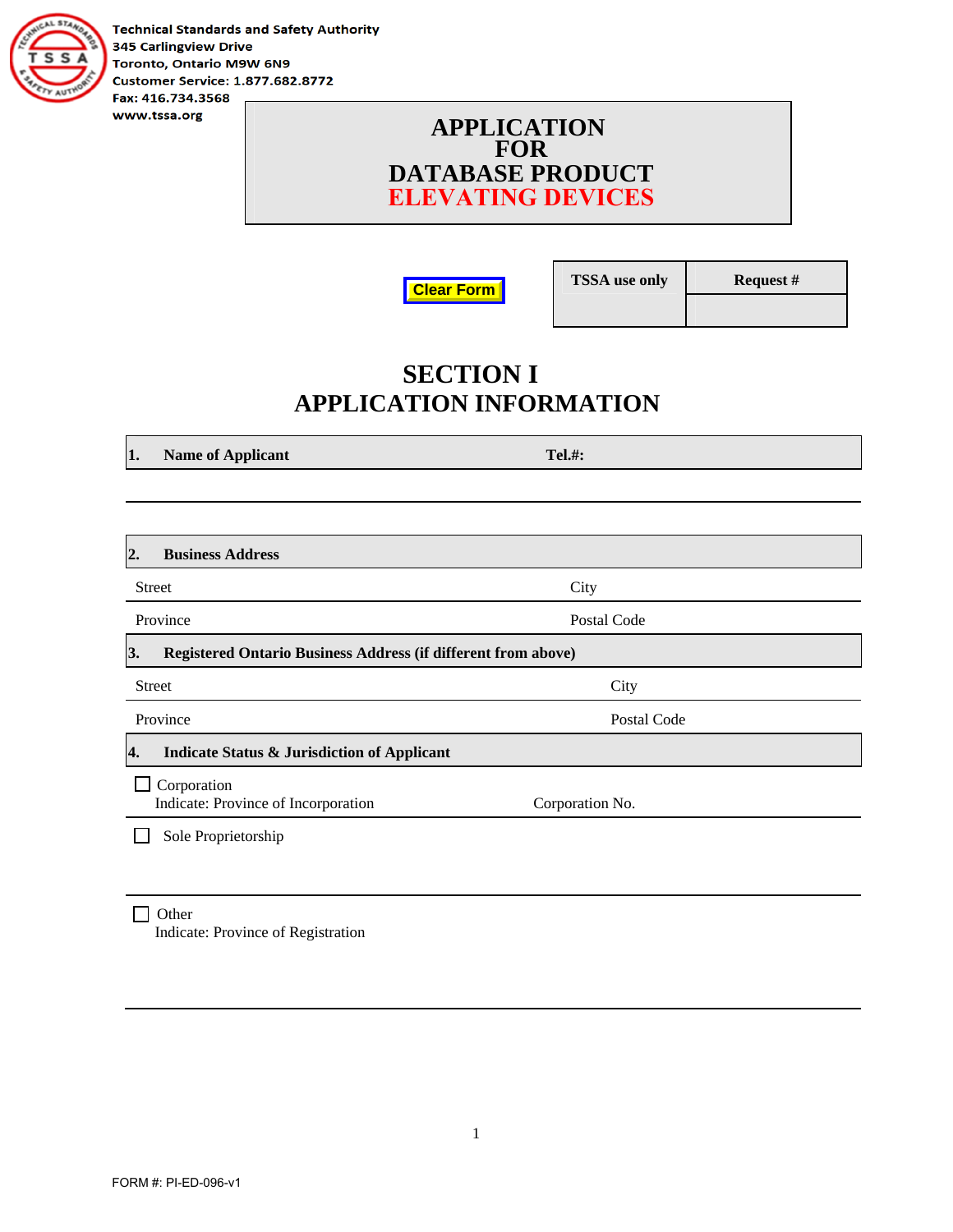**5. Description of Business (set out fully) and nature of business or other activity:** 

#### **6. If your business is required by law to be licensed (in Canada/Province) e.g. Consumer reporting agency, please complete the following**:

Governing Body:

Licence Type:

Licence No.:

Registration No.: Expiry Date:

#### **7. State whether any previous application has been made for TSSA Database Information Products**

(If so, describe dates and circumstances)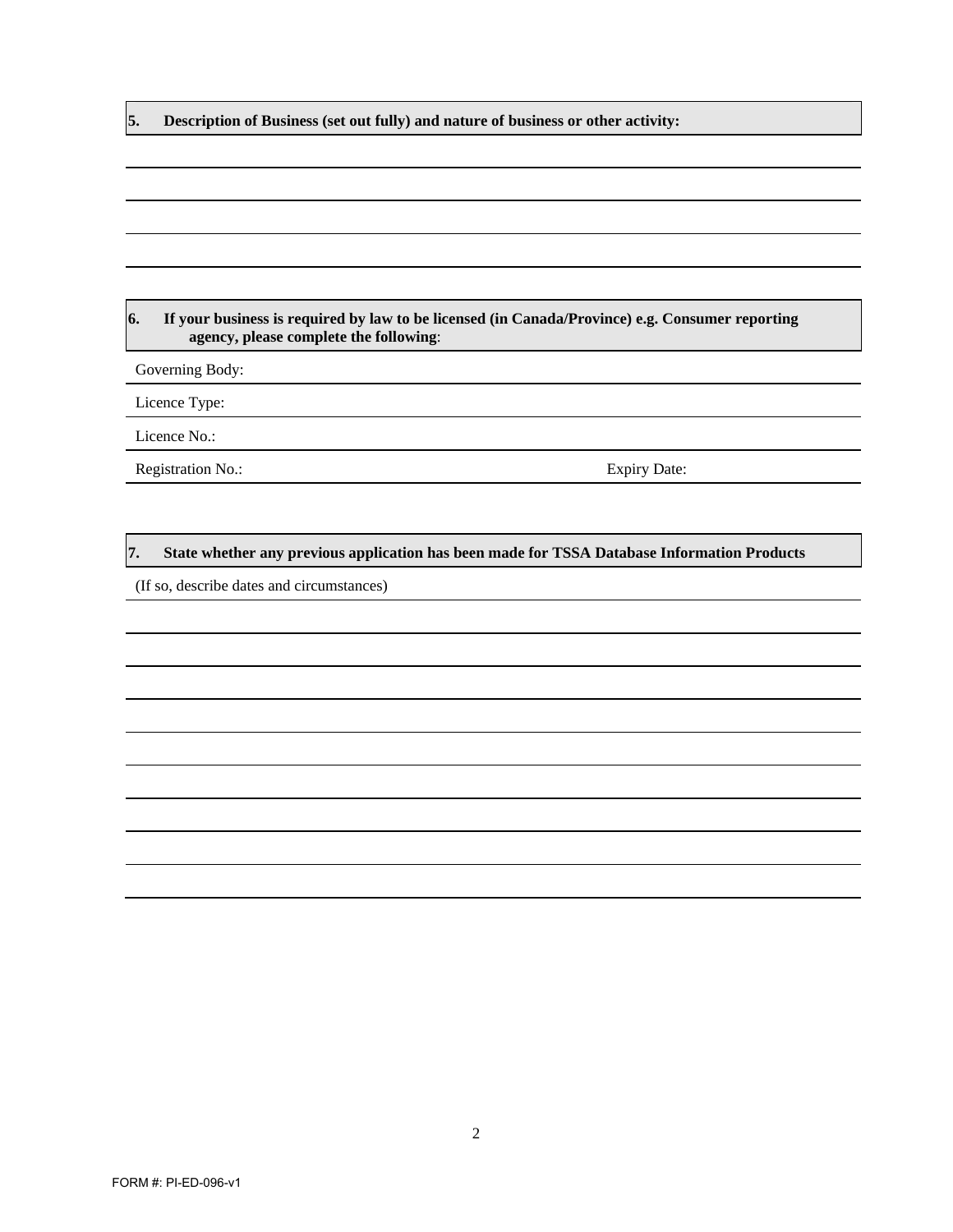## **SECTION II**

#### **DATABASE PRODUCT DESCRIPTION**

**8. Please complete attached Schedule A setting out details of the TSSA Database Product requested. (Add additional page if necessary)** 

#### **USE OF DATABASE INFORMATION PRODUCT**

**9. Describe the business application in which the TSSA Database Product applied for will be used and its purpose. (Explain fully and accurately).** 

**Will the information be combined or merged (in whole or in part) with other data? (If so, describe other data and its source)**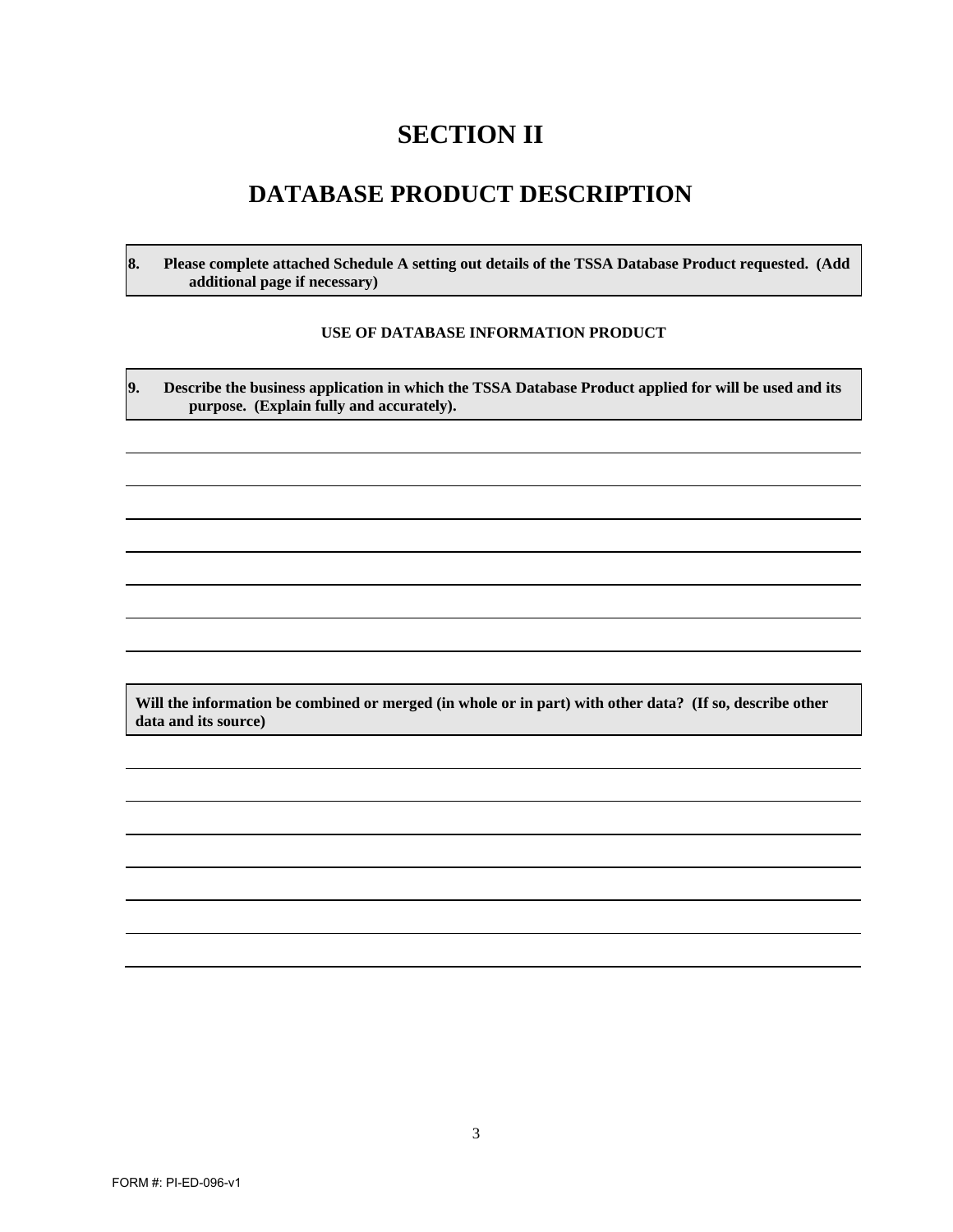**Will the information be used to create other products (in whole or in part)? (If so, describe fully).** 

**Will the information fully be duplicated and/or resold or otherwise assigned or transferred in whole or in part? (If so, describe).** 

**Will the information be used or transferred out of Province of Ontario? (If so, explain circumstances).**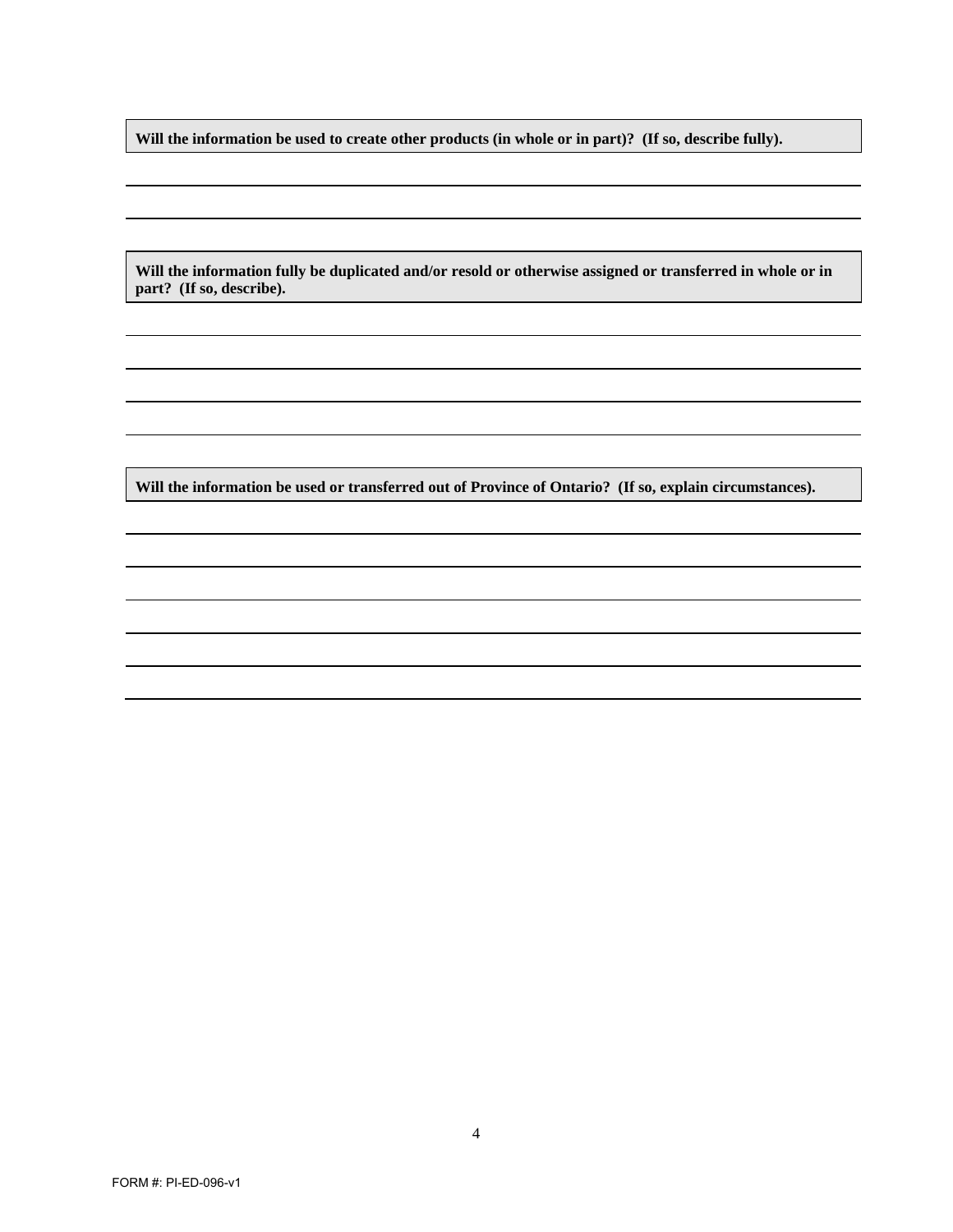### **SECTION III PERSONAL INFORMATION REQUESTS**

**10. Personal information means any recorded information about an identifiable individual. (Such as age, sex, home address, education & employment history.) If requesting personal information, state the specific purpose(s) of the use of this information and describe the associated benefits.**

**11. Will any personal information be used or disclosed in a form in which the person to whom it relates can be identified? (If so, explain fully).**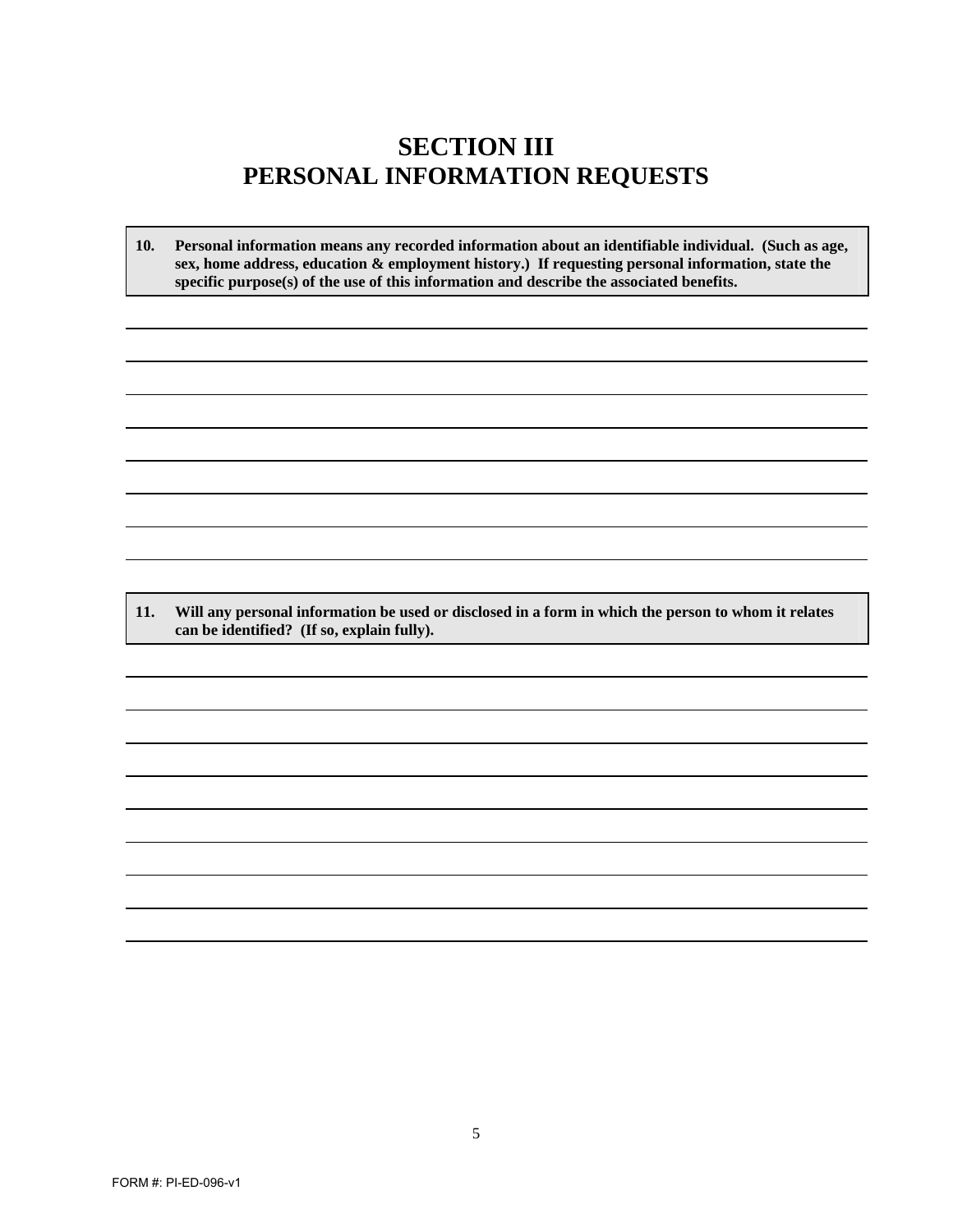**12. Will the applicant, any of its employees, agents or any other person contact any individual to whom personal information relates? (If so, explain fully, including direct/indirect marketing purposes).** 

**13. State the capacity of persons to be given access to personal information (where applicable), including officers, employees, agents, consultants and any other parties.** 

**14. Attach a copy of Procedures established to protect the confidentiality and integrity of any personal information to be used or of any derivative product which will contain personal information (include security procedures for access to such data).**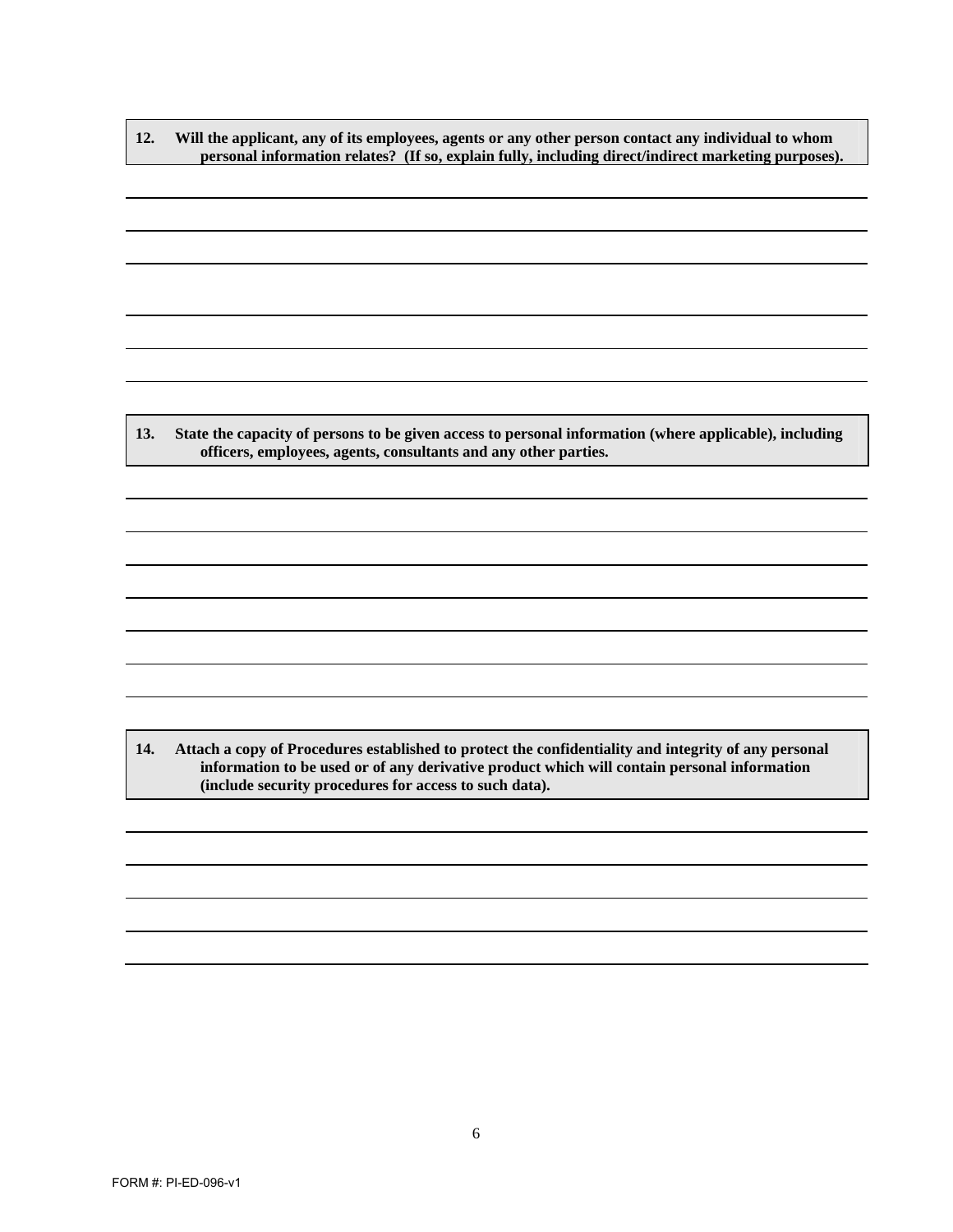## **SECTION IV**

### **CONTRACTUAL INFORMATION**

**15. Should your application be approved, you will be required to enter into an agreement with the Technical Standards & Safety Authority to purchase the TSSA Database information products**

**Print the name and title of the person authorized to sign the agreement and who will be responsible for compliance with the terms and conditions of the Agreement pertaining to the access and use of information from the Technical Standards & Safety Authority.**

**Name** Title

**Description of position within the organization:** 

**Affirmation I certify that the information in this application and attached schedule is true and correct. (Must be person listed in item #15) Executed at City Province Signature Date**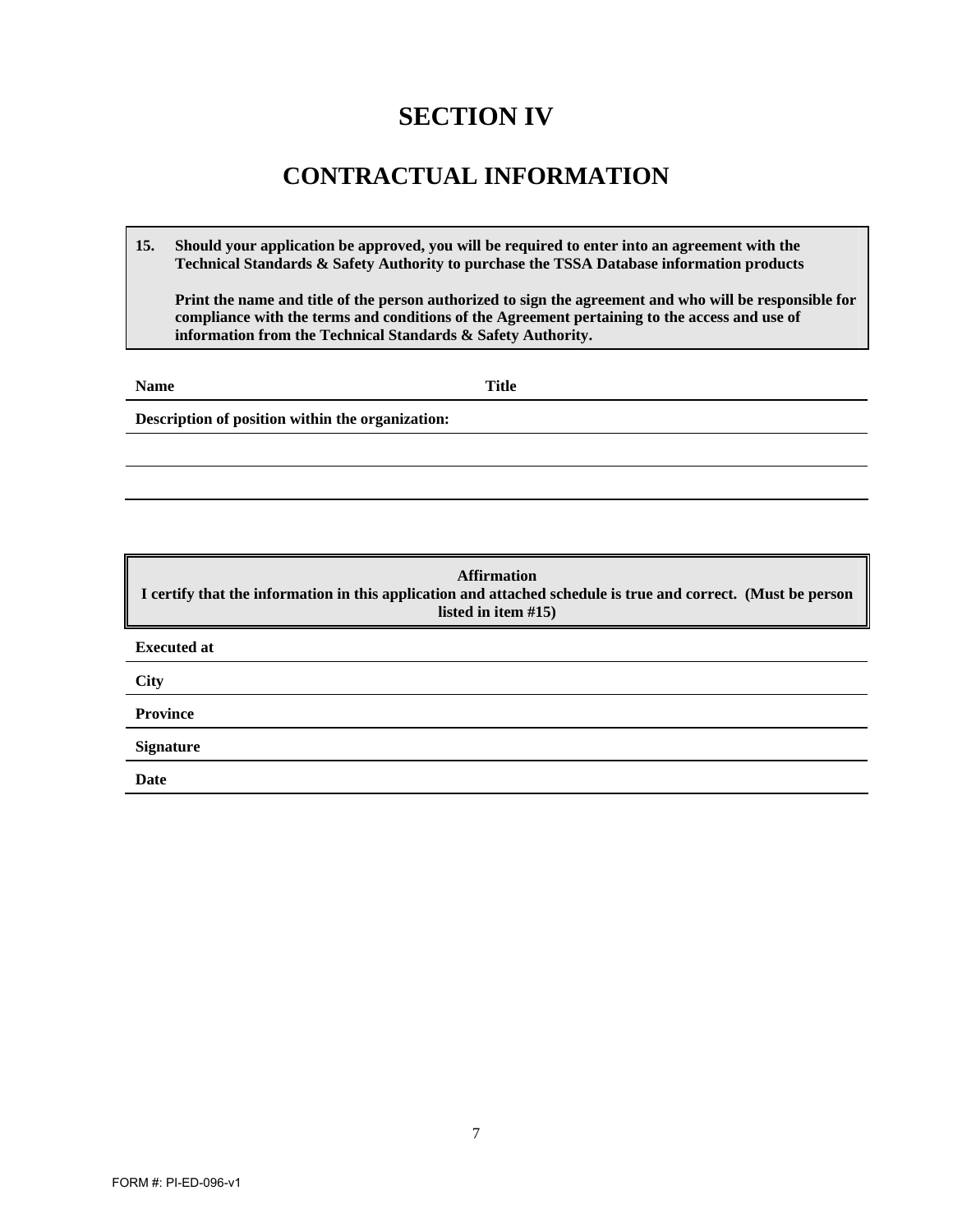#### **SCHEDULE A**

| <b>FSSA</b> use only | R٤ |
|----------------------|----|
|                      |    |

#### LIST SPECIFIC DETAILS (e.g. geographical location, device class, etc.) OF DATA REQUESTED **TSSA Use Only**

| Details | <b>155A USE OIIIY</b><br>Approved/Denied |
|---------|------------------------------------------|
|         |                                          |
|         |                                          |
|         |                                          |
|         |                                          |
|         |                                          |
|         |                                          |
|         |                                          |
|         |                                          |
|         |                                          |
|         |                                          |
|         |                                          |
|         |                                          |
|         |                                          |
|         |                                          |

| Please indicate how information is to be supplied: Hard Copy $\Box$ |  | $\overline{\text{ASCII}}$ | Excel $\Box$ |
|---------------------------------------------------------------------|--|---------------------------|--------------|
|---------------------------------------------------------------------|--|---------------------------|--------------|

| <b>Service</b>                                                                  | <b>Fee</b><br><b>Type</b> | <b>Fee</b> | <b>HST</b> | <b>Total</b><br>(Including<br>HST) | <b>Total</b><br><b>Fees Due</b> |
|---------------------------------------------------------------------------------|---------------------------|------------|------------|------------------------------------|---------------------------------|
| <b>DATABASE PRODUCTS</b>                                                        |                           |            |            |                                    |                                 |
| Research and review request<br>(Fee will be determined on a case by case basis) | Minimum <sup>*</sup>      | 120.00     | 15.60      | 135.60                             | 135.60                          |
|                                                                                 |                           |            |            |                                    |                                 |
|                                                                                 | <b>Total Fees Due</b>     | 120.00     | 15.60      |                                    | 135.60                          |
|                                                                                 |                           | 1          |            |                                    |                                 |

If paying by credit card, amount in Box 1 to be entered in TSSA Service Prepayment Portal

All required fees must be prepaid for application to be processed. Fees are non-refundable. For payment options, see Payment Instructions

**Note: Expedited (Rush) service is not available for Public Information requests.**